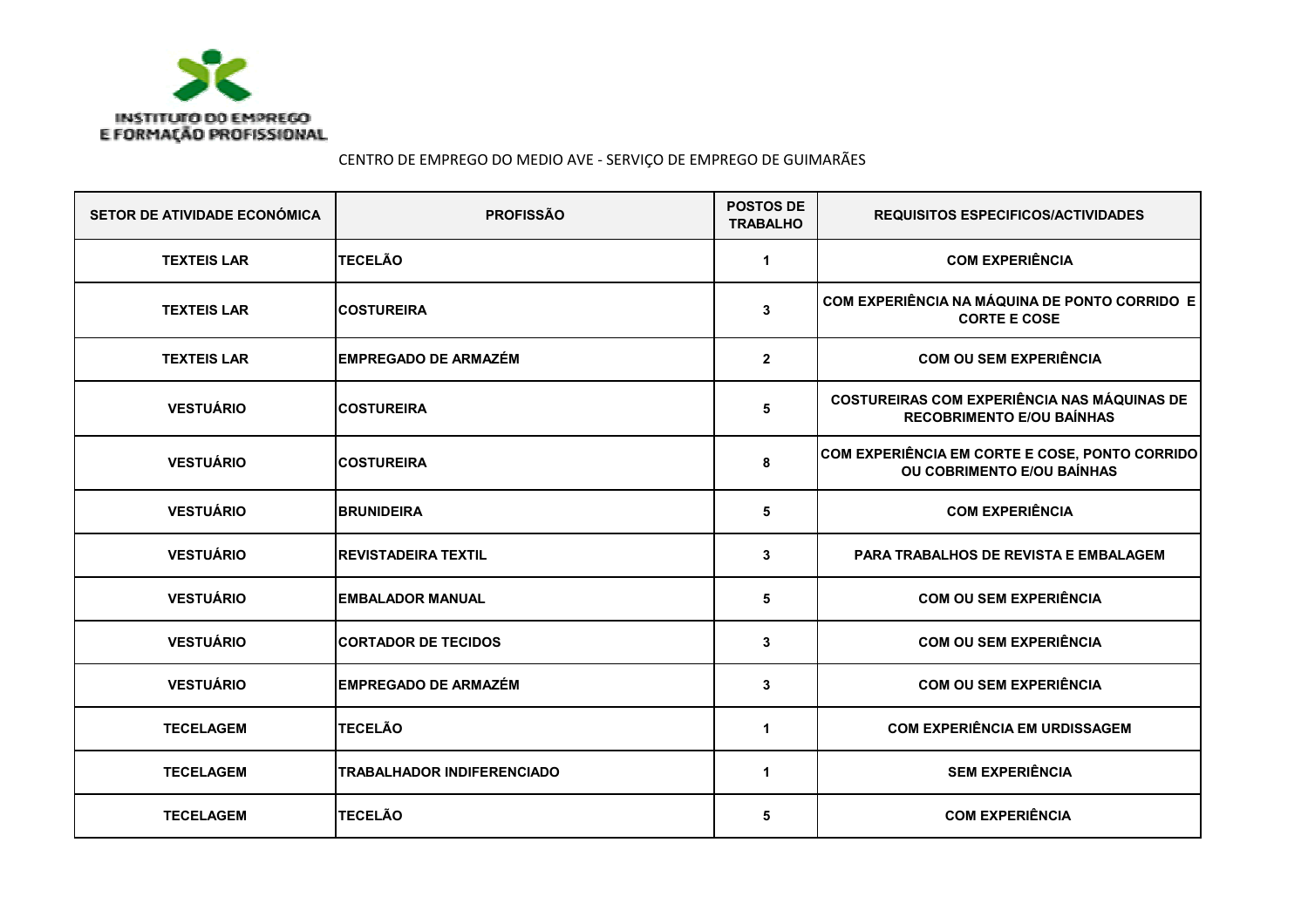| <b>TECELAGEM</b>                                 | <b>AFINADOR DE TEARES</b>                                      | $\mathbf{2}$            | <b>COM EXPERIÊNCIA</b>                                 |
|--------------------------------------------------|----------------------------------------------------------------|-------------------------|--------------------------------------------------------|
| <b>FIAÇÃO</b>                                    | <b>FIANDEIRO</b>                                               | $\mathbf{1}$            | <b>COM EXPERIÊNCIA</b>                                 |
| <b>ESTAMPARIA</b>                                | <b>ESTAMPADOR</b>                                              | $\mathbf{1}$            | <b>COM EXPERIÊNCIA EM COLOROMETRIA</b>                 |
| <b>ESTAMPARIA</b>                                | <b>ESTAMPADOR</b>                                              | $\mathbf 1$             | <b>COM EXPERIÊNCIA</b>                                 |
| <b>FÁBRICA DE CALÇADO</b>                        | <b>MONTADOR DE CALÇADO</b>                                     | 1                       | <b>COM EXPERIÊNCIA</b>                                 |
| <b>FÁBRICA DE CALÇADO</b>                        | <b>CORTADOR DE PELES</b>                                       | 1                       | <b>COM EXPERIÊNCIA</b>                                 |
| <b>FÁBRICA DE CALÇADO</b>                        | GASPEADEIRAS/CRAVADEIRAS                                       | 5                       | DE 1ª OU DE 2ª                                         |
| <b>FÁBRICA DE CALÇADO</b>                        | <b>SAPATEIRO</b>                                               | $\mathbf{3}$            | PARA TRABALHOS DE MESA COM OU SEM EXPERIÊNCIA          |
| <b>FÁBRICA DE CALÇADO</b>                        | <b>ACABADOR DE CALÇADO</b>                                     | $\mathbf 1$             | <b>COM OU SEM EXPERIÊNCIA</b>                          |
| <b>FÁBRICA DE CALÇADO</b>                        | <b>CONTROLADOR(A) DE QUALIDADE</b>                             | $\mathbf{1}$            | <b>COM EXPERIENCIA</b>                                 |
| <b>FABRICAÇÃO DE COMPONENTES</b><br>PARA CALÇADO | OPERADORES DE MÁQUINA DE INJEÇÃO SOLAS EM<br><b>BORRACHA</b>   | $\mathbf 1$             | <b>COM OU SEM EXPERIÊNCIA</b>                          |
| <b>CONSTRUÇÃO CIVIL</b>                          | SERVENTE DA CONSTRUÇÃO CIVIL                                   | 4                       | <b>COM OU SEM EXPERIÊNCIA</b>                          |
| <b>CONSTRUÇÃO CIVIL</b>                          | <b>PEDREIRO</b>                                                | 4                       | <b>COM EXPERIENCIA</b>                                 |
| <b>CONSTRUÇÃO CIVIL</b>                          | TÉCNICO DE ENGENHARIA CIVIL                                    | $\mathbf 1$             | CONHECIMENTOS EM ORÇAMENTAÇÃO E<br><b>ADJUDICAÇÕES</b> |
| <b>CONSTRUÇÃO CIVIL</b>                          | <b>MANOBRAR MÁQUINAS DE TERRAPLANAGEM</b>                      | $\overline{2}$          | <b>COM EXPERIENCIA</b>                                 |
| <b>CONSTRUÇÃO CIVIL</b>                          | PINTOR DA CONSTRUÇÃO CIVIL                                     | $\overline{\mathbf{2}}$ | <b>COM OU SEM EXPERIÊNCIA</b>                          |
| <b>CONSTRUÇÃO CIVIL</b>                          | <b>ARQUITETO DE EDIFÍCIOS</b>                                  | $\mathbf{1}$            | <b>COM EXPERIENCIA</b>                                 |
|                                                  | FABRICAÇÃO DE PORTAS, JANELAS MONTADOR DE ESTRUTURAS METÁLICAS | 1                       | <b>SEM EXPERIÊNCIA</b>                                 |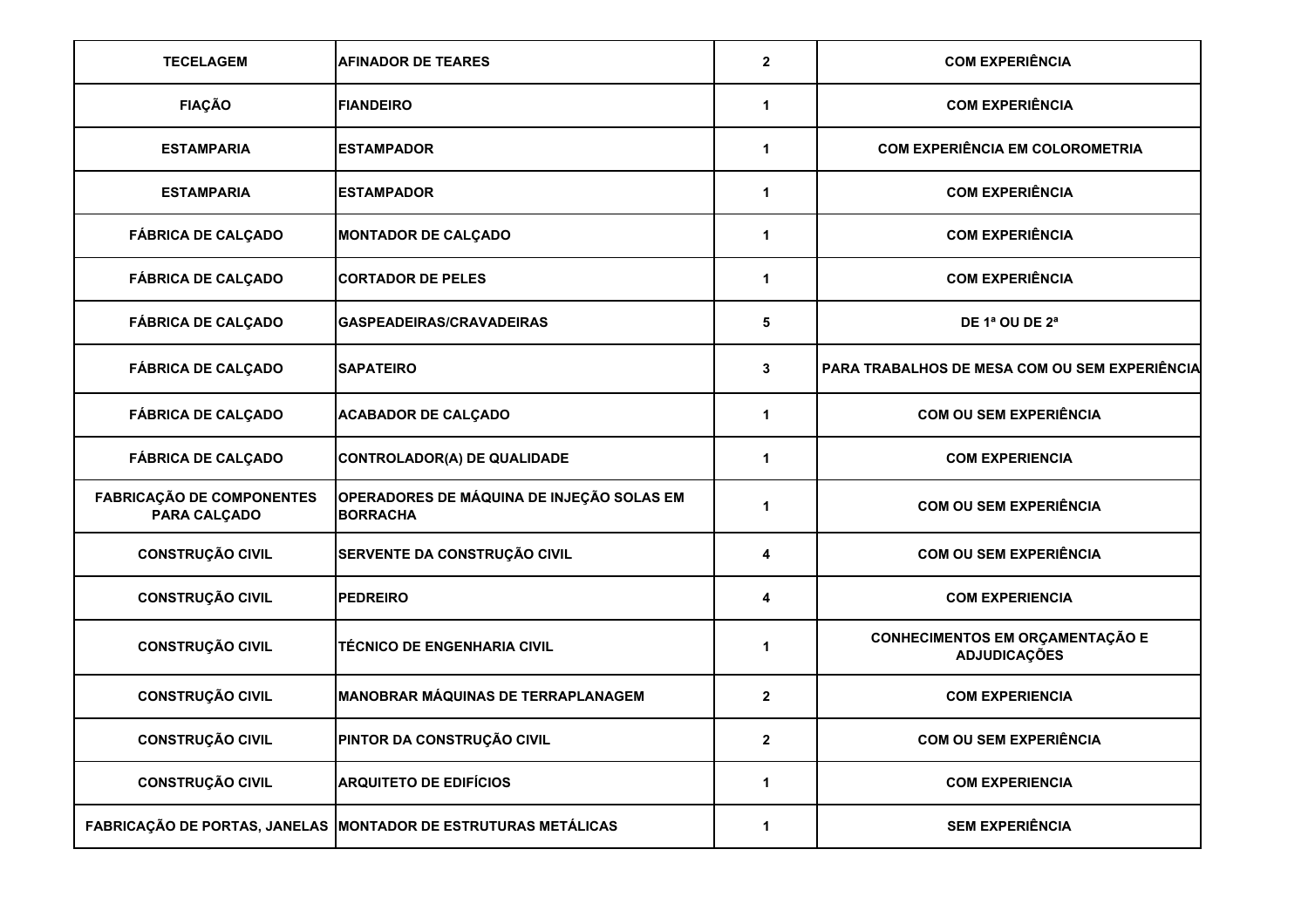| FABRICAÇÃO DE PORTAS, JANELAS SERRALHEIRO CIVIL                 |                                                                                          | 3                       | <b>COM EXPERIÊNCIA</b>                    |
|-----------------------------------------------------------------|------------------------------------------------------------------------------------------|-------------------------|-------------------------------------------|
| FABRICAÇÃO DE OUTRAS MÁQUINAS<br><b>DIVERSAS</b>                | <b>SERRALHEIRO MECÂNICO</b>                                                              | $\overline{\mathbf{2}}$ | <b>COM EXPERIÊNCIA PROFISSIONAL</b>       |
| <b>RESTAURAÇÃO</b>                                              | <b>COZINHEIRO</b>                                                                        | 5                       | <b>COM OU SEM EXPERIÊNCIA EXPERIÊNCIA</b> |
| <b>RESTAURAÇÃO</b>                                              | <b>AJUDANTE DE COZINHA</b>                                                               | 4                       | <b>COM OU SEM EXPERIÊNCIA</b>             |
| <b>RESTAURAÇÃO</b>                                              | <b>COPEIRO</b>                                                                           | $\mathbf{1}$            | <b>SEM EXPERIÊNCIA</b>                    |
| <b>RESTAURAÇÃO</b>                                              | <b>EMPREGADO DE MESA</b>                                                                 | 10                      | <b>COM OU SEM EXPERIÊNCIA</b>             |
| <b>RESTAURAÇÃO</b>                                              | <b>EMPREGADO DE BALCÃO</b>                                                               | 3                       | <b>COM OU SEM EXPERIÊNCIA</b>             |
| <b>SALÃO DE CABELEIREIRO</b>                                    | <b>CABELEIREIRO(A)</b>                                                                   | $\mathbf{2}$            | <b>COM EXPERIÊNCIA</b>                    |
| <b>INSTITUTOS DE BELEZA</b>                                     | <b>ESTETICISTA</b>                                                                       | $\mathbf{1}$            | <b>COM EXPERIÊNCIA</b>                    |
| <b>INSTALAÇÃO ELÉCTRICA</b>                                     | <b>ELETRICISTA</b>                                                                       | $\mathbf{2}$            | <b>COM OU SEM EXPERIÊNCIA</b>             |
| REPARAÇÃO DE<br><b>ELECTRODOMÉSTICOS</b>                        | <b>TÉCNICO DE ELETRÓNICA</b>                                                             | $\mathbf{1}$            | <b>COM EXPERIÊNCIA</b>                    |
| <b>ACTIVIDADES DE CONSULTORIA</b>                               | <b>CONTABILISTA</b>                                                                      | $\mathbf 1$             | <b>COM EXPERIÊNCIA</b>                    |
| <b>FABRICAÇÃO DE SABÕES,</b><br><b>DETERGENTES E GLICERINA</b>  | <b>REPRESENTANTE COMERCIAL</b>                                                           | 1                       | <b>COM EXPERIÊNCIA</b>                    |
| <b>ESCOLAS DE CONDUÇÃO E</b><br><b>PILOTAGEM</b>                | <b>INSTRUTOR DE CONDUÇÃO</b>                                                             | 1                       | <b>COM EXPERIÊNCIA</b>                    |
| <b>MÁQUINAS E EQUIPAMENTOS</b>                                  | COMÉRCIO POR GROSSO DE OUTRAS MECÂNICO E REPARADOR DE EQUIPAMENTOS<br><b>ELETRÓNICOS</b> | 1                       | <b>COM EXPERIÊNCIA</b>                    |
| <b>COMÉRCIO POR GROSSO DE FRUTA E</b><br>DE PRODUTOS HORTÍCOLAS | <b>CONSERVEIRO DE FRUTAS, LEGUMES E SIMILARES</b>                                        | 1                       | <b>COM OU SEM EXPERIÊNCIA</b>             |
| RECONSTRUÇÃO DE PNEUS                                           | OPERADOR DE MÁQUINAS PARA O FABRICO DE<br><b>PRODUTOS DE BORRACHA</b>                    | $\blacktriangleleft$    | <b>COM OU SEM EXPERIÊNCIA</b>             |